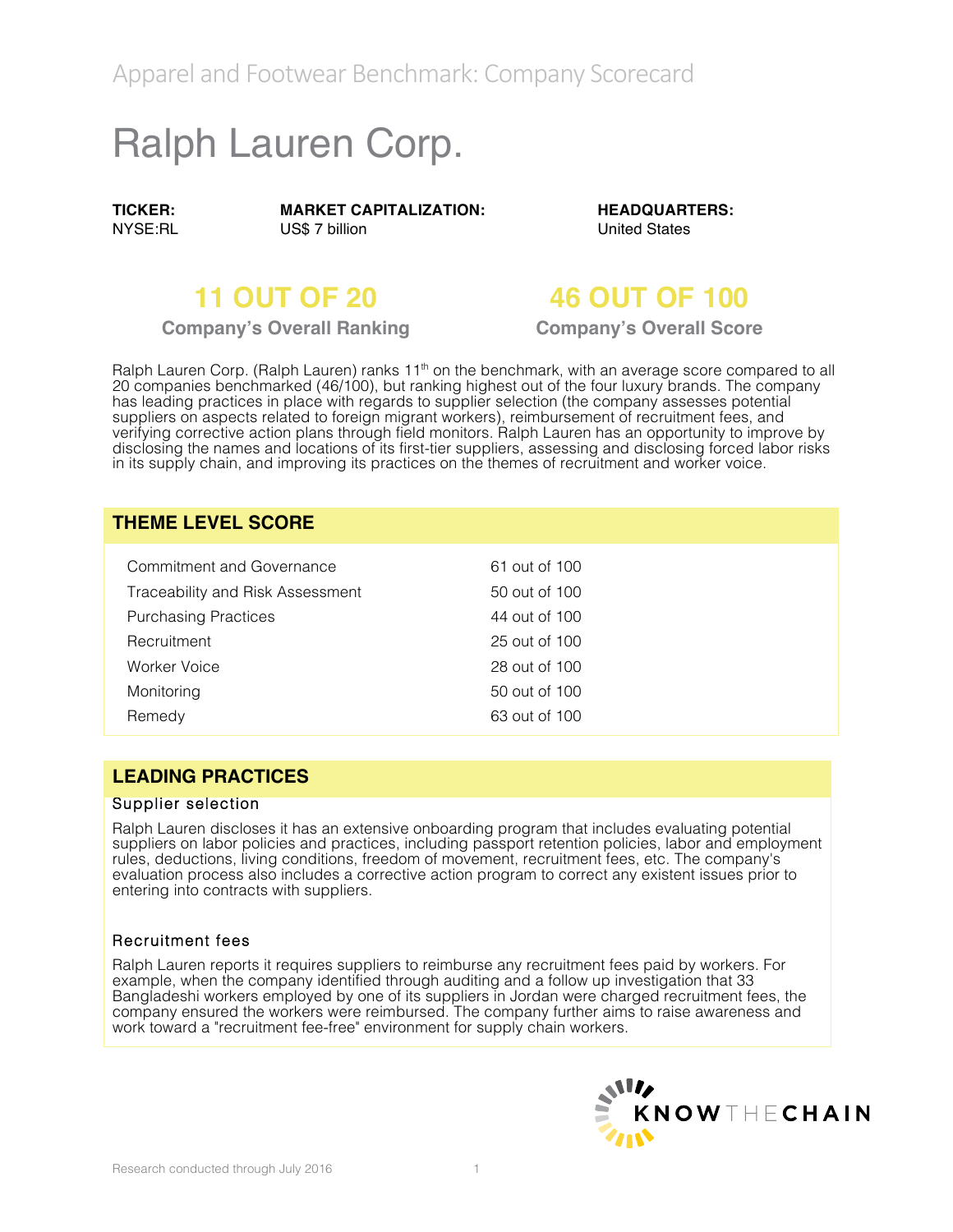#### Corrective action plans

Ralph Lauren discloses that, where a non-compliance is identified, it requires the supplier to develop a corrective action plan. Ralph Lauren reviews this plan, makes additional suggestions, and verifies its implementation through auditors, who review photos and submitted paperwork, as well as through field monitors who work to verify the corrections throughout the year. In cases where non-compliance continues, the company may cancel orders or terminate the business relationship. However, the company prefers to continue working with its suppliers on remediation rather than terminating the business relationship.

### **NOTABLE FINDINGS**

#### Management and accountability

Ralph Lauren states that its global human rights compliance department was created to ensure its suppliers operate "on the basic principles of ethical business practices and recognition of the dignity of their workers." The department's vice president, David Uricoli, is responsible for the social compliance of suppliers. The department interacts on a daily basis with other departments, including global manufacturing and sourcing, quality assurance, international customs compliance, raw material operations, legal, and product development.

#### Training

Ralph Lauren discloses that its global human rights compliance team conducts departmental trainings, including on the company's code of conduct, with an emphasis on forced labor. The company further discloses that it provides training for supply chain executives and employees on the prevention of human trafficking and slave labor.

#### Audit process

Ralph Lauren discloses that it uses independent third-party audits to ensure compliance with its code of conduct in its supply chain. Over half of those audits are undertaken unannounced. The audits include a review of relevant documents, including factory legal documents, worker payroll and time records, worker pay slips, age verifications, wage verifications, workers identifications, contracts, deductions and social benefits. Further, the audits include a review of workers' living environments, as well as interviews in the workers' language(s), both with individual workers and groups of workers. Further, Ralph Lauren discloses that all its suppliers must participate in its Foreign Migrant Workers Audit program, which involves a proportionate representation of foreign migrant workers during audit processes as well as a focus on "sensitive issues that are specific to foreign migrant workers."

### **OPPORTUNITIES FOR IMPROVEMENT**

#### Recruitment

While Ralph Lauren requires its suppliers to disclose their recruitment policies and encourages them to reduce the number of recruiters to one main recruiter for each country, Ralph Lauren is encouraged to promote direct hiring and—where this is not possible—perform robust due diligence of third-party recruitment agencies and require suppliers to disclose to them the recruiters they use. The company may further consider including its requirement that all recruitment fees paid by workers to be reimbursed in a formal policy and/or disclose its Foreign Migrant Worker policy.

#### Worker voice

While Ralph Lauren discloses that it makes its guidelines available in the 32 languages spoken by its suppliers' workers, and suppliers are required to post the guidelines in a minimum of two areas where employees frequently congregate, the company is encouraged to disclose how it communicates its